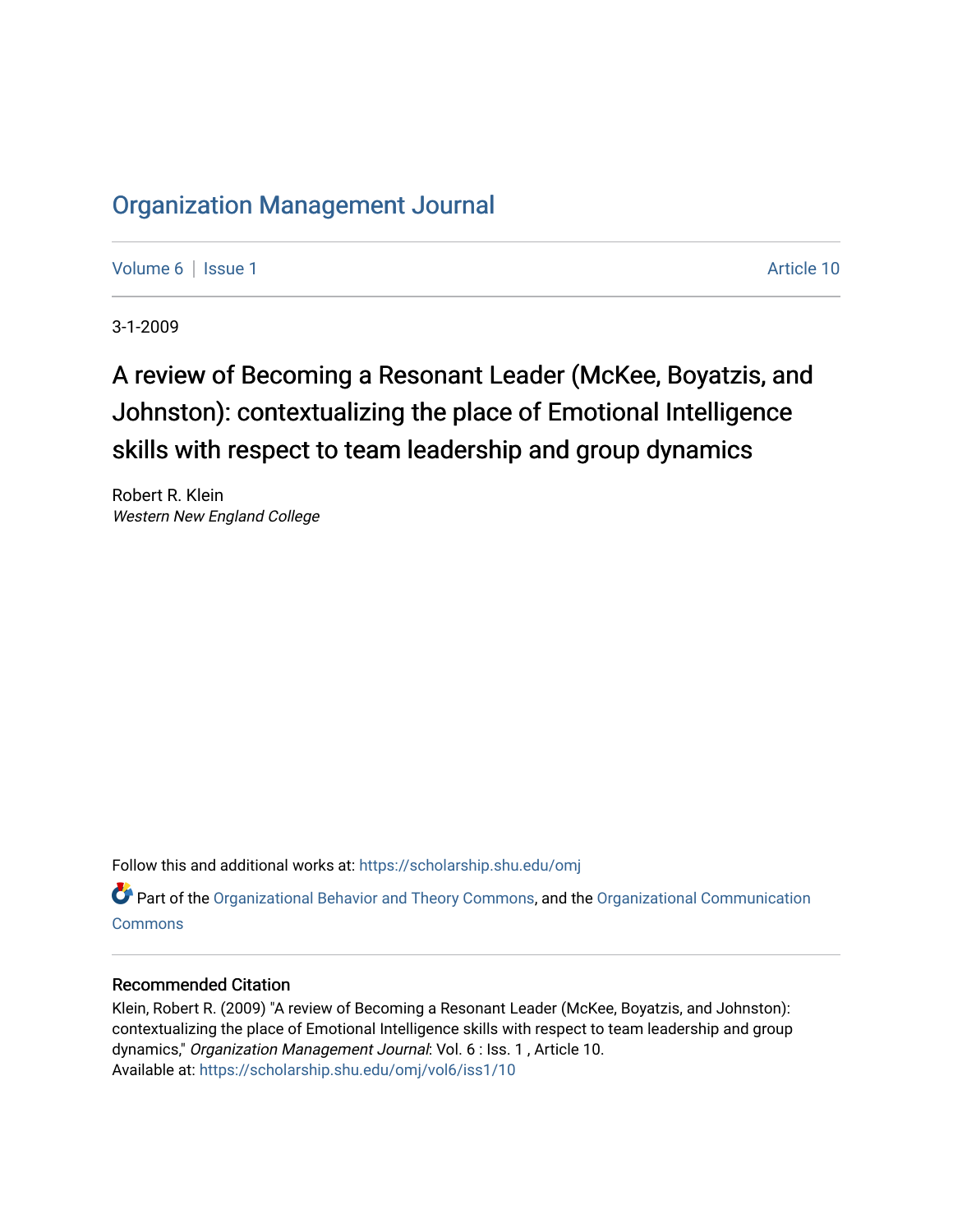Recent Research of Note

A review of Becoming a Resonant Leader (McKee, Boyatzis, and Johnston): contextualizing the place of Emotional Intelligence skills with respect to team leadership and group dynamics

## Robert R Klein

Western New England College, Springfield, MA, USA

Correspondence: Robert R Klein, Western New England College, Springfield, MA, USA. E-mail: robtklein@juno.com



Organization Management

#### Abstract

Organization Management Journal (2009) 6, 58–63. doi:10.1057/omj.2009.3

Keywords:  $\bullet$ ;  $\bullet$ ;  $\bullet$ 

#### Introduction

Becoming a Resonant Leader (2008) by Annie McKee, Richard Boyatzis, and Frances Johnston arrives in the marketplace with a noteworthy pedigree. First in the line was Emotional Intelligence (1995) by Daniel Goleman, the best-selling volume that promoted the constructive handling of emotions for personal development and social effectiveness. That work spawned *Primal Leadership* (2002) by Goleman, Boyatzis, and McKee, which analyzed the role of Emotional Intelligence (EI) in leadership, and emphasized the critical contribution of leaders who channel emotions in positive directions to support high organizational performance. Resonant Leadership (2005) by Boyatzis and McKee followed, outlining a strategy for leaders to sustain the drive for positive emotions in the workplace, despite the effects of burnout that many experience from the pressures and demands of their leadership roles. Essentially, this new edition is a ''how-to'' workbook that follows up on its more theoretical predecessor, Resonant Leadership.

This series of books has as part of its foundation the academic writing of Peter Salovey and John Mayer (1990). The two authors first introduced the construct ''EI'', and presented a framework for the accurate appraisal and effective regulation of emotion. When Goleman published his book in the mid-1990s, it helped to popularize these ideas, and it became an international bestseller. Since that time, there has been an increasing debate about how to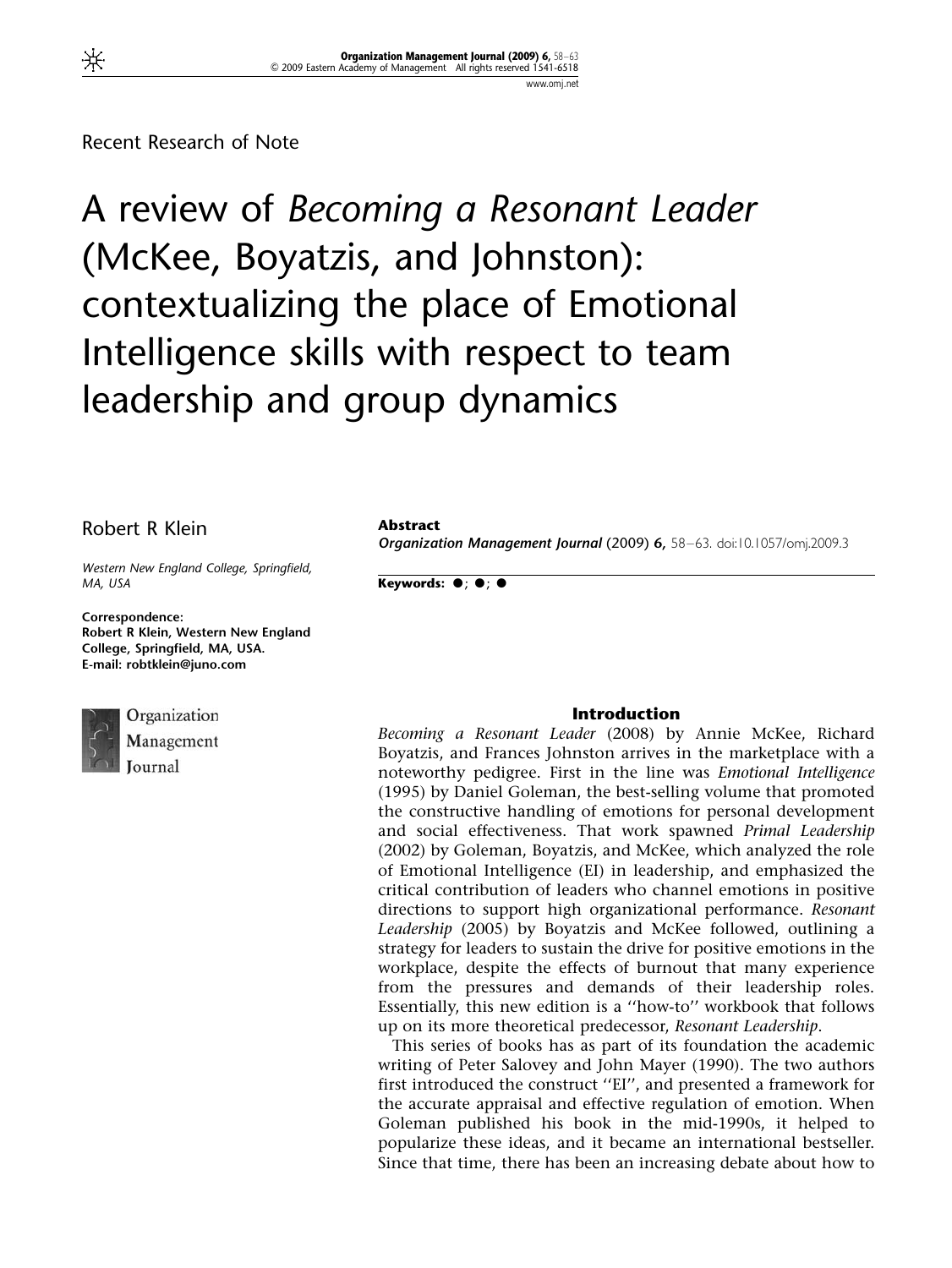define and assess EI (Daus and Ashkanasy, 2003; Mayer, 2006; Mayer, Salovey and Caruso, 2008). Nevertheless, it is evident that the books by Goleman, Boyatzis, and McKee have had a major impact on the way people view and understand personal development, leadership functions, teamwork, and organizational climate. The volumes have helped to create a greater awareness about the vital power of emotions for inspiring and motivating people, building interpersonal rapport, and boosting teamwork and productivity. They have also helped to strike a balance between the logical, analytical thinking that drives the business and professional world, and an appreciation for the affective realm that can provide the indispensable glue that creates the synergy through which a team or organization climbs to a much higher level of performance. Indeed, during the last two decades this approach to EI has provided applications that have benefited many leaders and organizations.

With Becoming a Resonant Leader, McKee, Boyatzis, and Johnston have expanded on the practical applications for their model of EI in a meaningful way. While Resonant Leadership explained in detail the ideas that ground this approach and offered a variety of exercises to assist the reader in personal development, Becoming a Resonant Leader presents a more thorough system for achieving deeper selfunderstanding and for acquiring the competencies that will make one a more emotionally-aware, capable leader.

## Concept development in this series of EI literature

Before analyzing more closely the relationship between these two volumes and assessing the contribution of Becoming a Resonant Leader, it would be useful to review briefly some of the critical concepts articulated in the aforementioned sequence of books. In Emotional Intelligence, Goleman presented an array of research about the impact of positive and negative emotions on people's physical, psychological, and social wellbeing. At the end of the book, he described a fivepart model for emotional literacy. Self-Awareness focused on the ability to understand one's own emotions. Managing Emotions addressed the ability to handle effectively one's positive and negative feelings. Harnessing Emotions Productively targeted the ability to pursue goals with energy and persistence. Empathy emphasized the ability to understand other people's emotions and to respond constructively to their emotional reactions. Handling Relationships stressed the ability to effectively manage interpersonal relationships, and to develop rapport with people. The goal of this system was to help an individual cultivate a mature approach for harnessing positive emotional energy – within oneself and in relations with others.

In applying this approach to leadership functions in Primal Leadership, Goleman, Boyatzis and McKee transformed this design, reducing the domains from five to four and subsuming 18 competencies under the four domains. Self-Awareness addressed emotional self-awareness, accurate self-assessment, and self-confidence. Self-Management included self-control, transparency, adaptability, achievement, initiative, and optimism. Social Awareness encompassed empathy, organizational awareness, and service. Relationship Management focused on inspiration, influence, developing others, being a catalyst for change, conflict management, and promoting teamwork and collaboration. This model became the template for their EI skill-building.

As part of the discussion, the authors coined the term ''resonant leader''. Such a leader, utilizing the various skills outlined above, stays attuned to the feelings of others and seeks to move people in positive emotional directions. This leader uses personal passion, authenticity, and enthusiasm to inspire others, and employs empathy and caring to stay in touch with others' concerns and needs. The aim is to establish a mutual comfort level between a leader and team members, fostering meaningful rapport and productive collaboration. When a mutual comfort level exists, the authors point out that people share ideas, learn from one another, make shared decisions, and get results more quickly and more competently. On the other hand, they note that a ''dissonant leader'' is one who does not establish resonance and who remains out of touch with others' feelings. Such a leader can often fuel negative emotions (e.g., anger and frustration), and usually creates a negative atmosphere in which people are off-balance and do not perform at their best. In this situation, team members' motivation, communication, and productivity generally suffer.

After analyzing these two leadership styles, the Primal Leadership authors went on to describe an approach to personal development using their EI model in conjunction with Boyatzis's Theory of Self-Directed Learning. This self-development system, targeting skills for resonant leadership, advised an individual to do the following: define one's ideal self (who I want to be); identify one's real self (where I am now – current strengths and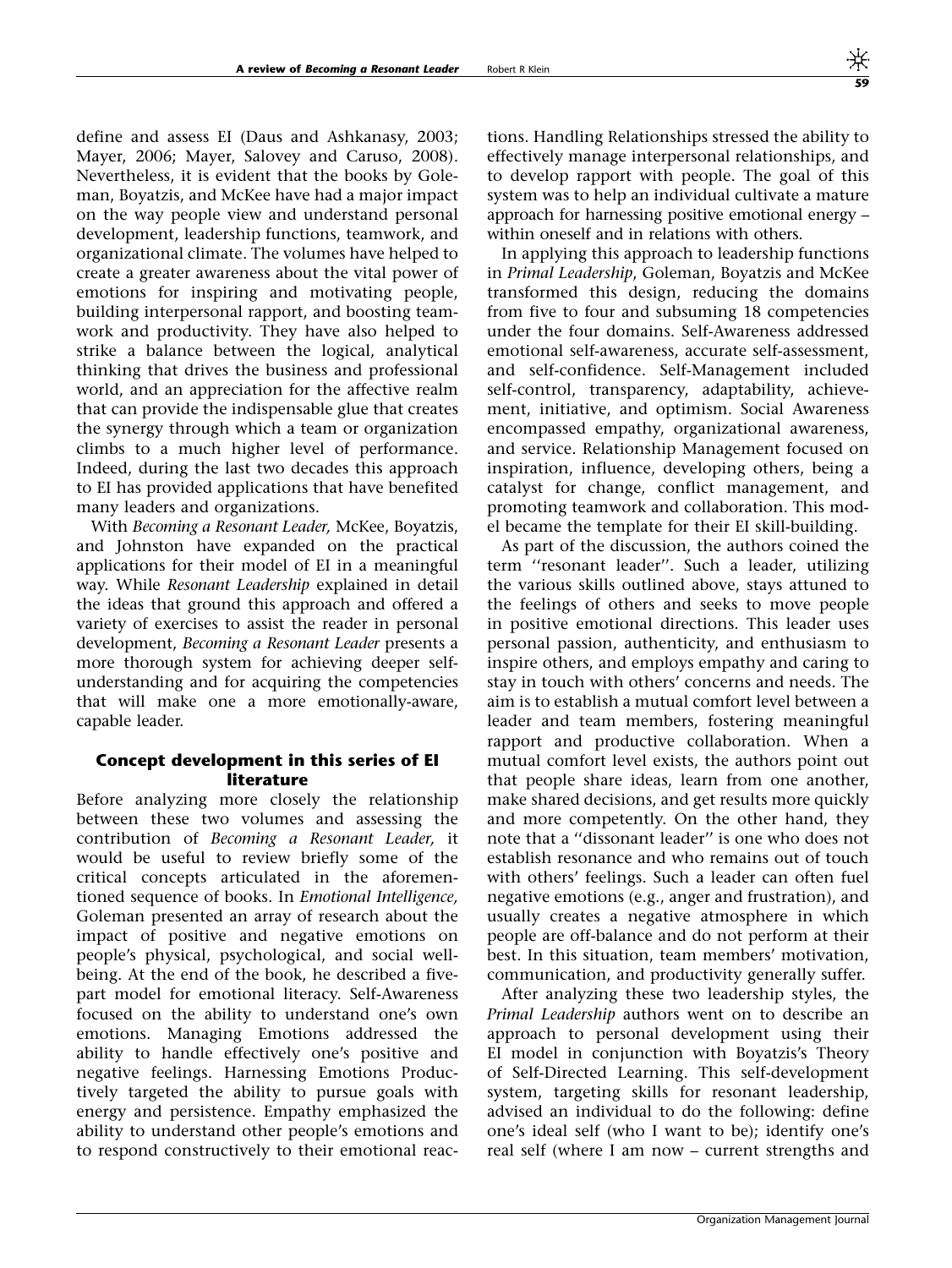gaps from my ideal self); set a learning agenda (build on strengths and reduce gaps); experiment with new behaviors; and practice the new behaviors to develop mastery. The authors presented a thoughtful analysis of these steps and offered suggestions on how a reader might begin to apply them. But while they made a provocative case for resonant leadership and provided a useful outline for personal development, it seemed that with respect to individual development the discussion needed more – more detail, more structure, and more explanation. For a person who wanted to apply this model in the real world, there needed to be more structured guidance on how to develop and refine the essential EI competencies. That became part of the mission for Resonant Leadership.

In this next volume, Boyatzis and McKee enlarged on their theory of resonant leadership. They noted that even leaders who capably apply EI techniques and achieve the desired resonance with their colleagues, employees, and teams can be subject to work overload and burnout, and then stumble into dissonance with deleterious effects. Given the intense pressures preying on leaders in contemporary society, it is no surprise that emotionally-aware, intelligent people can lose their focus. The authors pointed out that in a leader's giving of oneself, he or she can give too much, ultimately falling into the Sacrifice Syndrome, in which the tank goes empty and the leader becomes ineffective. As crises and threats mount, overextended leaders can readily lose touch with their inner emotional reality and with the emotional reality of others. Personal and professional life can turn emotionally toxic for them.

What can a leader do to avoid this trap? Boyatzis and McKee proposed a path for resonance and renewal, a way that will help replenish the tank and keep leaders vital and effective. In explaining their strategy, the authors return to their personal development model first described in Primal Leadership, but then expand their analysis to include a discussion of several new elements – mindfulness, hope, and compassion. They envision mindfulness as the capacity to pay close attention to what one experiences in all parts of the self – body, mind, and spirit. With a holistic orientation, a leader tries to monitor and nurture these essential elements of personhood. Hope addresses the capacity to remain optimistic and excited in the face of difficult, challenging events; this is not a hope expressed in some Pollyanna fashion, but rather one tempered with realism and reasonable doubt. Compassion, finally, is the ability to put empathy and caring into action, a reaching out to others that supports their personal growth. Compassion becomes the inspiration for a leader's genuine interest in others, an interest that seeks to listen closely to people and to foster their development. By cultivating the traits of mindfulness, hope, and compassion, the authors maintain that a leader can retain resonance and avoid the burnout that undermines EI efficacy.

Boyatzis and McKee introduced a wide range of exercises along with their theoretical discussion in the 2005 volume. They presented such items as: self-assessment material related to the Sacrifice Syndrome; an exercise to define one's personal vision; activities to aid one in the cultivation of mindfulness, hope, and compassion; and an appendix with an array of additional activities to assist in personal advancement. These exercises readily enable a reader to put into practice the ideas identified in the book.

#### Components of Becoming a Resonant Leader

Becoming a Resonant Leader takes the next step in this progression, offering a broader range of exercises and a more sophisticated approach for personal skill development. As noted earlier, it is a ''how-to'' workbook for applying this model of EI in one's life and leadership roles. The new book articulates a more intricate approach for skill acquisition while reviewing the work of the previous books in a style more accessible to the general reader. But how, exactly, do the authors extend their system for EI self-development in this latest work? They begin with a deeper analysis of how one understands leadership. An individual is encouraged to examine, in detail, personal beliefs about leadership, best and worst role models, how the best leaders may reflect the qualities of resonant leadership, and what is necessary for inspirational leadership. An individual is also guided in self-reflection about his or her leadership style, and how that style may vary depending on the group – family, business, professional, or community. There is also a self-analysis about where one stands on the continuum of resonant leadership skills. This approach promotes a multi-dimensional self-evaluation of personal beliefs, experiences, and patterns of leadership behavior that provides a very solid foundation for future personal development. It enables the reader to assess numerous leadership issues with a critical focus on EI skills and leadership functions. As the authors proclaim, it sets the stage for the pursuit of intentional change that will foster a practice of reflection and ongoing development.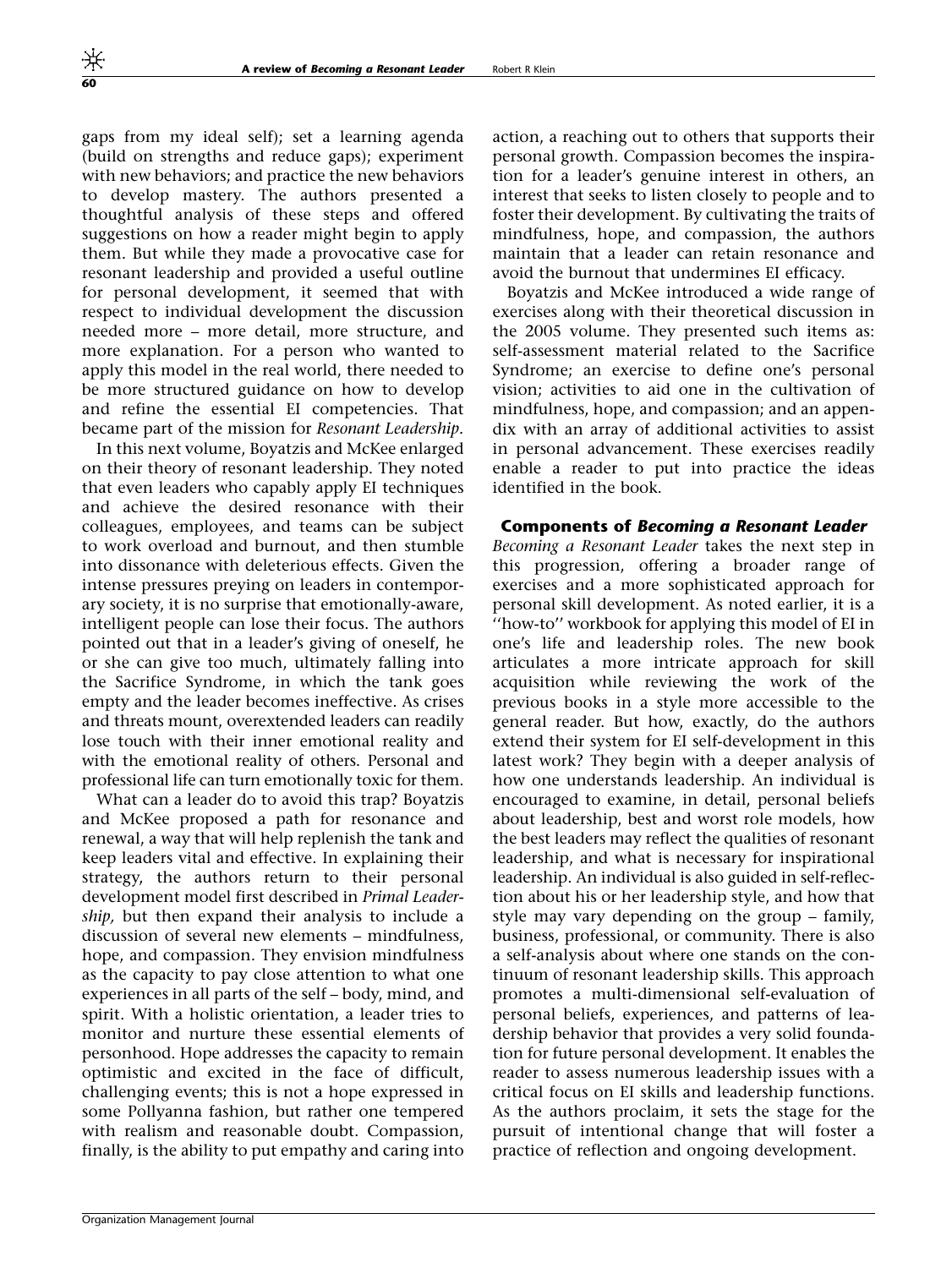The book includes a series of exercises that take the reader into a deeper analysis of personal strengths, challenges, emotional patterns, social identity, and social network. As with the previous EI literature, Becoming a Resonant Leader addresses an individual's internal mode of operation and external social relations. The aim is to create greater affective awareness in both realms and to provide for a well-rounded developmental process. The latter part of the book concentrates on the areas of teams, organizations, and communities, the very places in which a leader seeks to ignite resonance. At that point, the authors have brought their approach into a clear, practical focus with respect to some of the principal contexts for business and professional leadership.

To illustrate the authors' approach, two exercises from this workbook provide helpful examples. The Leadership Self-Study exercise (p. 139) asks a reader to conduct 10 interviews with key informants from the individual's personal and work life, with the objective of obtaining a broad range of perspectives from both realms. The goal is to see how significant others view the reader's leadership behavior in order to gain insights and improve performance. During the interview process, a person will ask the informants what they notice about his or her actions, things they appreciate, and things they believe could be done differently to increase interpersonal effectiveness. The interviewer collects notes and later reviews all of the interview data, looking for the consistent themes that emerge across the conversations. The interviewer ultimately constructs a personal report identifying important themes and insights. The report provides meaningful perspectives on the individual's social behavior, which serve as a basis for future EI leadership development.

The Personal Balance Sheet exercise (p. 150) guides the reader in constructing a summary of personal EI assets and liabilities. Under the heading of assets, an individual lists My Distinctive Strengths (one's known strengths), My Potential Strengths (things one could do better with greater attention and effort), and My Enduring Dispositions That Support Me (traits, habits, and behaviors that help one to be successful and that won't be changed). Under the heading of liabilities, an individual outlines My Weaknesses (problem areas where one would like to do better), Weaknesses I Want to Change (problem areas that one definitely wishes to change), and My Enduring Dispositions That Sometimes Get in My Way (traits, habits, and behaviors that one doesn't want to change but sometimes cause one to be less effective). In creating this personal inventory, an individual draws on information obtained by completing the various EI exercises in the text. The process enables a person to concretely assess the pluses and minuses in performance, and make practical decisions about personal objectives for strengthening EI competencies.

Becoming a Resonant Leader has brought a new thoroughness and completeness to the process of leadership skill development as defined by this series of EI literature. An individual can more fully evaluate personal patterns of leadership with keen attention to the emotional domain. The book provides a systematic structure for selfanalysis that helps readers to determine their current skill levels and to make informed decisions on the particular skills that are most relevant for their specific situations. It encourages a customized plan for personal advancement. One can then strategically practice new skills, work towards acquiring proficiency, and over time, by acquiring a variety of fresh skills, evolve into a well-rounded, efficacious EI practitioner. The book does a fine job of balancing the intra-personal and social aspects of this approach, ultimately bringing the analysis to bear with teams, organizations, and communities. Most critically, it helps to foster a reflective praxis that is at the core of all personal and professional development. When an individual conscientiously pursues these skills and increases his or her effectiveness, that individual can then model this developmental process for others, which, in turn, is a valuable leadership practice.

In recent years I have taught a MBA course entitled Team Leadership, which included Primal Leadership in the curriculum. The exercises in Primal Leadership assisted the students in reflecting on their patterns of behavior and identifying important skills to work on. With the addition of Becoming a Resonant Leader, students or others going through leadership training would be able to use an even more sophisticated set of exercises for selfevaluation and skill acquisition.

## EI skills with respect to team leadership and group dynamics

It might be worthwhile here to contextualize the place the EI skills have in the larger picture of team leadership. Without question, the EI competencies address very significant aspects of group life – the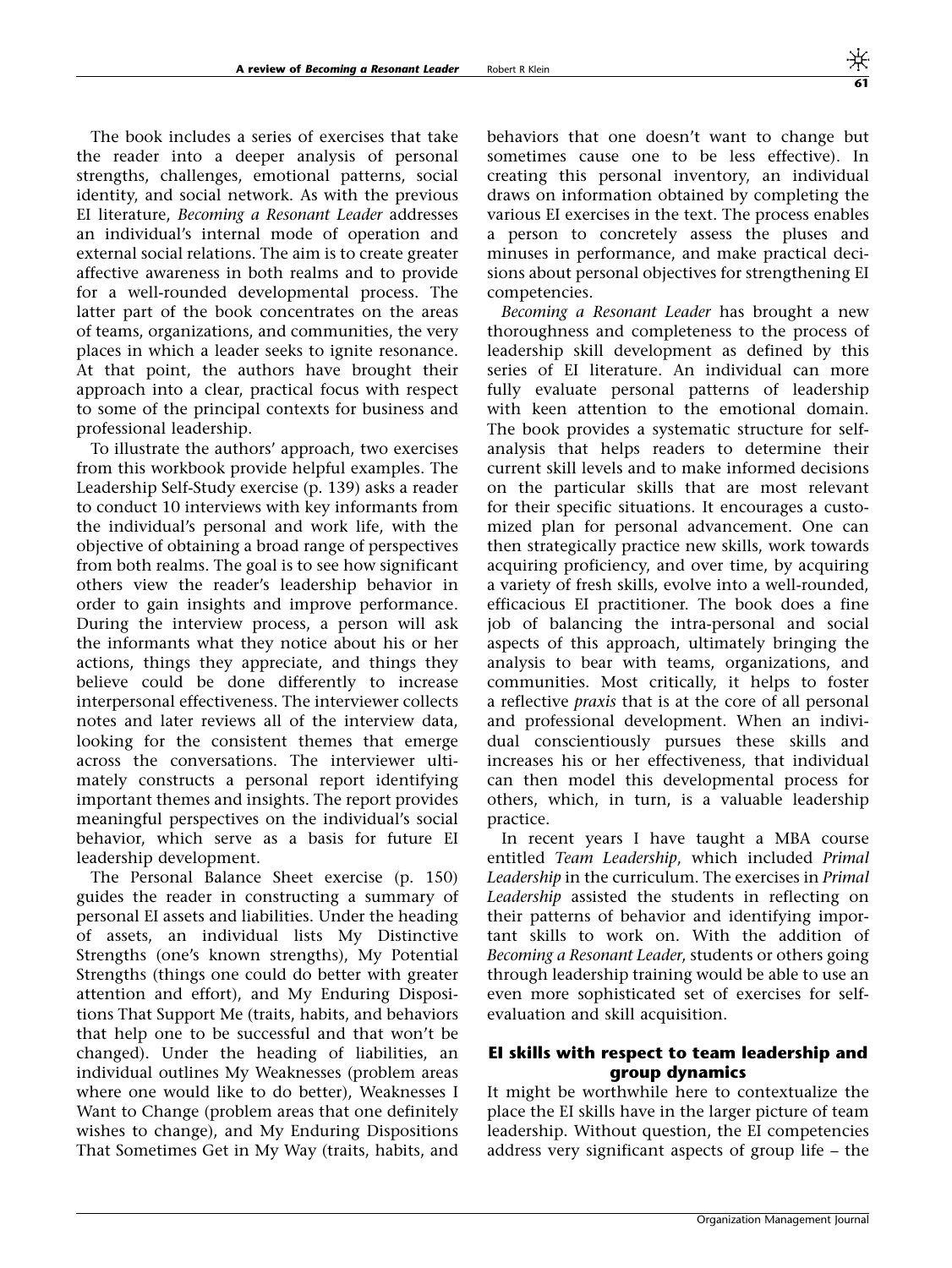emotional and the interpersonal. To build strong teamwork, it is essential to attend these areas. But there is also the equally important flip side – the task domain – that requires the logical construction of work strategies and their implementation. The EI leadership model contends that when there is a comfortable rapport between a leader and team members, the smooth communication that results will support task achievement. That is true. Yet a close examination of the skills related to logical task analysis and task implementation would extend the precision and quality of what a strongly cohesive team might accomplish. It is as simple as saying that the affective and cognitive domains in psychology balance each other. The EI skills make a vital contribution on the affective side, but they need to be balanced by a strong cognitive (thinking) approach targeting the work itself. When a leader and a team bring together both of these elements, their performance should rise to an exceptional level.

My own research has been in the area of leadership and small-group dynamics. Through 20 years of study, I have tracked the interplay of team leadership and team membership across the two fundamental domains of group life – task and interpersonal. (Klein, 2007). This approach followed the classic theory of small-group dynamics espoused by R.F. Bales in the 1950s (1950/1976, 1953) examining group task vs group maintenance issues. Now generally considered a bedrock theory in the field, Bales' theory states that a team begins with a task and, as members logically work on it, there can be differing opinions on how to get the job done. When opposing strategies and positions are expressed, tensions among the members can emerge, creating emotional conflicts. It then becomes necessary for the members to attend to emotional issues in the group with the goal of maintaining positive relations among the participants and sustaining a team effort with the task. As a team conducts its work, according to Bales, it will go back and forth in attending to these two elements in order to get the job done, creating a fundamental group dynamic.

With his keen eye, Bales observed some basic tensions that occur when people work together. The tensions begin in task collaboration and ripple into interpersonal relations. The EI authors are absolutely correct in saying that emotional toxicity will disrupt, if not destroy, teamwork. This is just what Bales noticed. So the maintenance of emotional harmony in the group is a primary goal. But when that harmony exists, the group will naturally zero in on the task at hand, and will want to develop nuanced strategies with flexible applications using analytical thinking. Task and interpersonal elements stand at opposite poles, so that as a leader and team focus on one, they tend to take their eyes off the other. The need arises to go back and forth in attending to both, creating a basic rhythm in teamwork that a competent leader or group member will notice and address. Although many theorists since Bales have done meaningful analysis of these elements, such as EI in the affective and interpersonal domains, the fundamental dynamic that Bales described remains true to team life.

My research has long indicated that the three elements of leadership, task, and interpersonal relations could be supported by a fourth separate element – negotiation (Klein, 2007). My aim was to examine the negotiation process as it applied both to task and interpersonal concerns within a group dynamics context. When group members are working on a task, they need to negotiate strategies they can agree on, recognizing that it may not always be possible to achieve consensus. When consensus can be attained – with all members fully committed to the work – the group has the greatest potential to achieve a successful outcome. Of course, if consensus cannot be reached, then negotiation helps to establish some reasonable compromise. Likewise, when interpersonal misunderstandings or conflicts occur, negotiation has a role to play in sorting out the problems and getting relationships back on a positive path. Or, as the EI authors say, if the leader is seeking to draw on the positive energy of the membership to channel it towards high productivity, negotiation would be relevant as one tries to understand where the positive energy resides in each of the team members and to bring those energies together in a more unified stream. A team that is united in this way has a much greater likelihood of creating the synergy that will produce results surpassing those that would have been accomplished by the individual members alone – which is always the goal of authentic teamwork. A constructive win-win approach can be fruitfully applied to negotiations in both the task and interpersonal areas of small-group life. As a person works to develop the EI competency of promoting teamwork, the conscious use of a win-win negotiation method in the task and interpersonal domains can significantly enhance the individual's effectiveness as a leader.